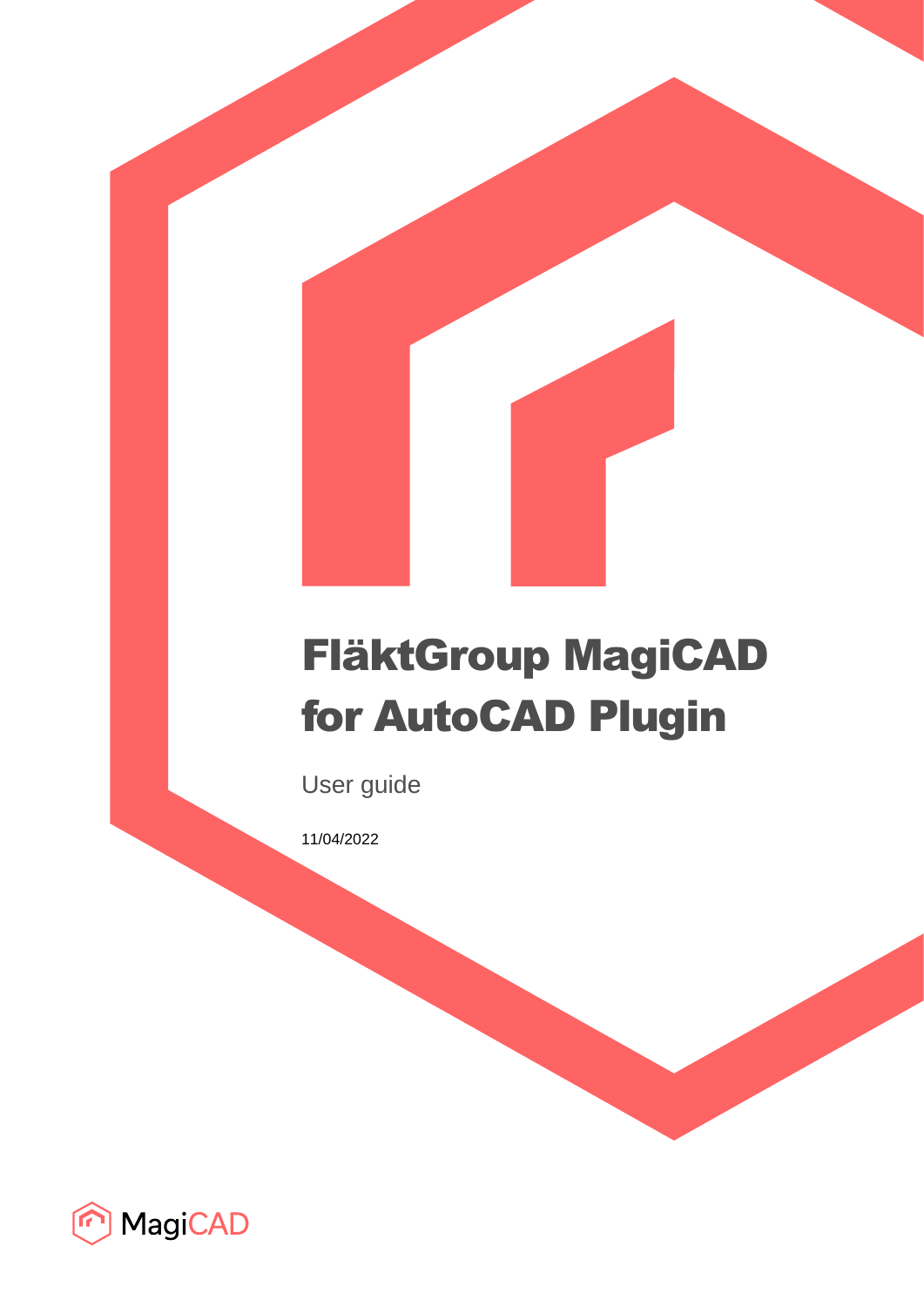

# **Content**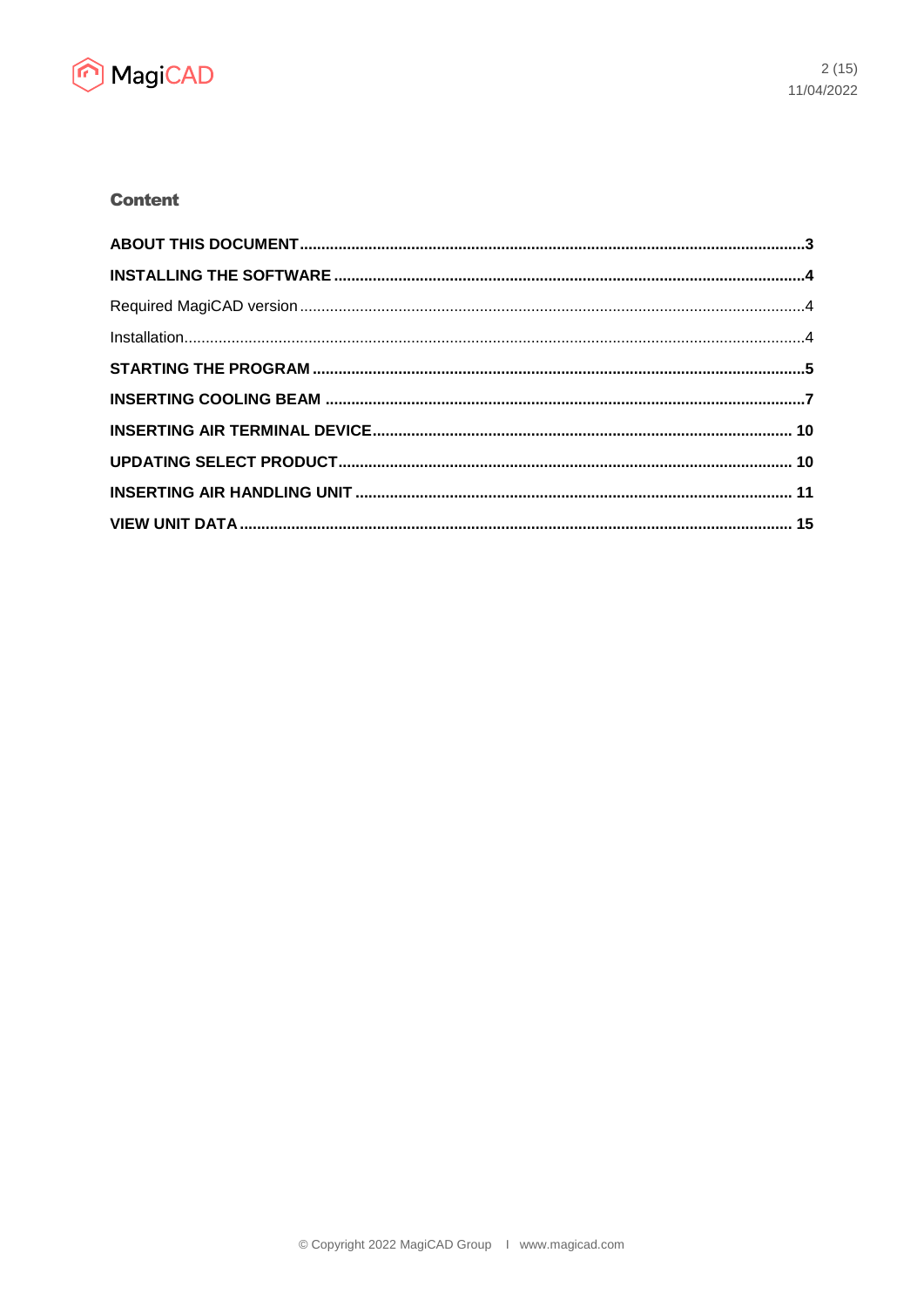

## About this document

The purpose of the FläktGroup MagiCAD Plugin is to use Select or Acon directly from MagiCAD as a product configurator, when adding FläktGroup products into MagiCAD for AutoCAD project / drawing.

FläktGroup MagiCAD Plugin is an AutoCAD ARX application which calls FläktGroup selection software (Select/Acon) with input parameters to calculate device, transfer device geometry, technical data and calculation results from Select/Acon into MagiCAD and installs the transferred device into MagiCAD drawing.

**Note!** This plugin replaces existing Select MagiCAD plugin.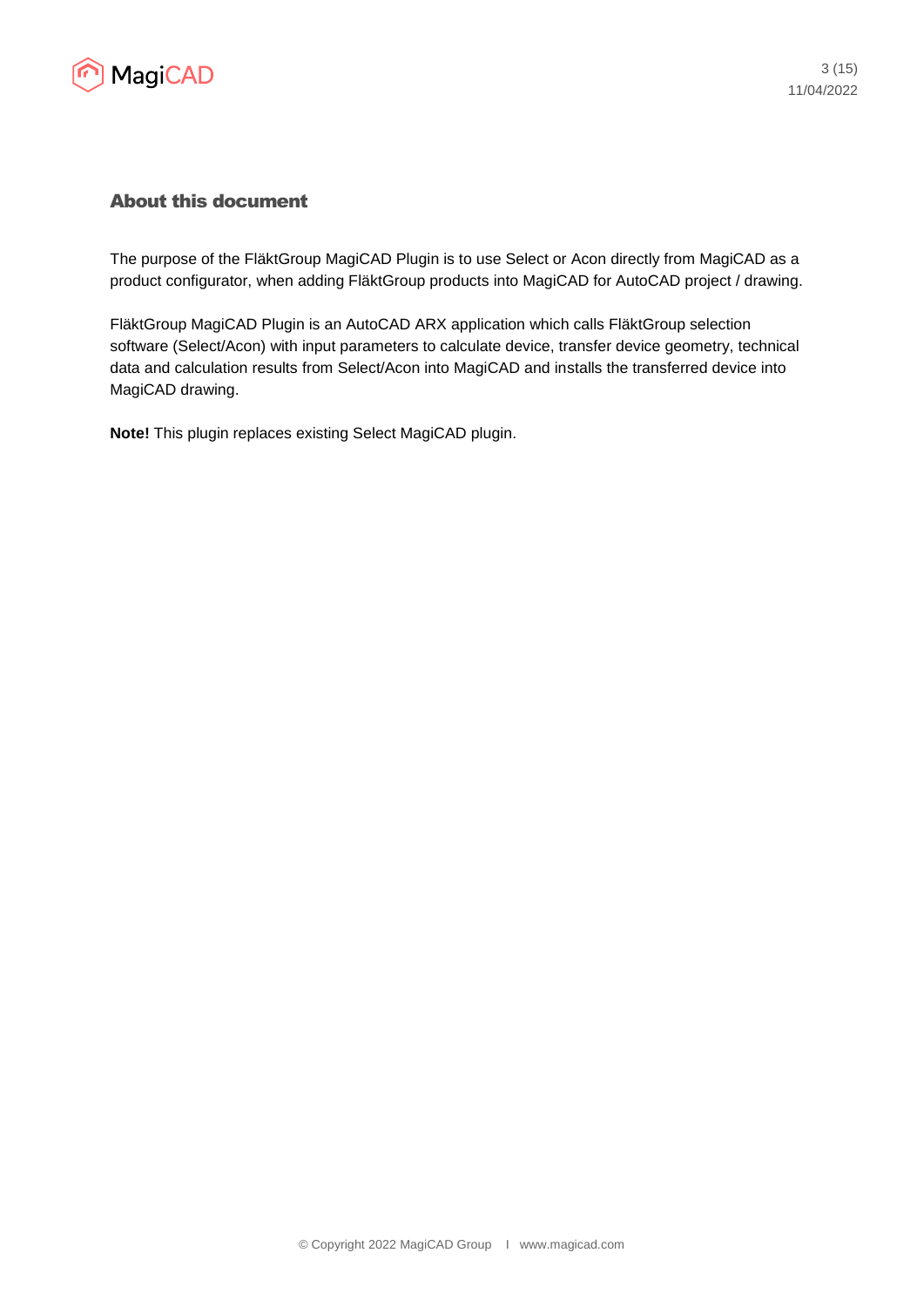

### Installing the software

#### Required MagiCAD version

FläktGroup MagiCAD Plugin works with the following MagiCAD versions

- MagiCAD 2022 and AutoCAD 2017-2022
- MagiCAD 2023 and AutoCAD 2019-2023

#### Installation

- 1. Ensure that you have required MagiCAD and AutoCAD versions installed on your computer
- 2. Install FläktGroup MagiCAD Plugin

Plugin (64-bit) can be downloaded from

https://portal.magicad.com/download/ProductSearch?searchStr=Fläkt&categoryId=3

Run the FläktGroup MagiCAD plug-in installer on your workstation

#### **Administrator privileges are recommended for installation.**

**Note if you have several AutoCAD versions on your workstation**: Before you run the installation program, start MagiCAD to make sure that FläktGroup MagiCAD Plugin installs on the same AutoCAD platform as MagiCAD.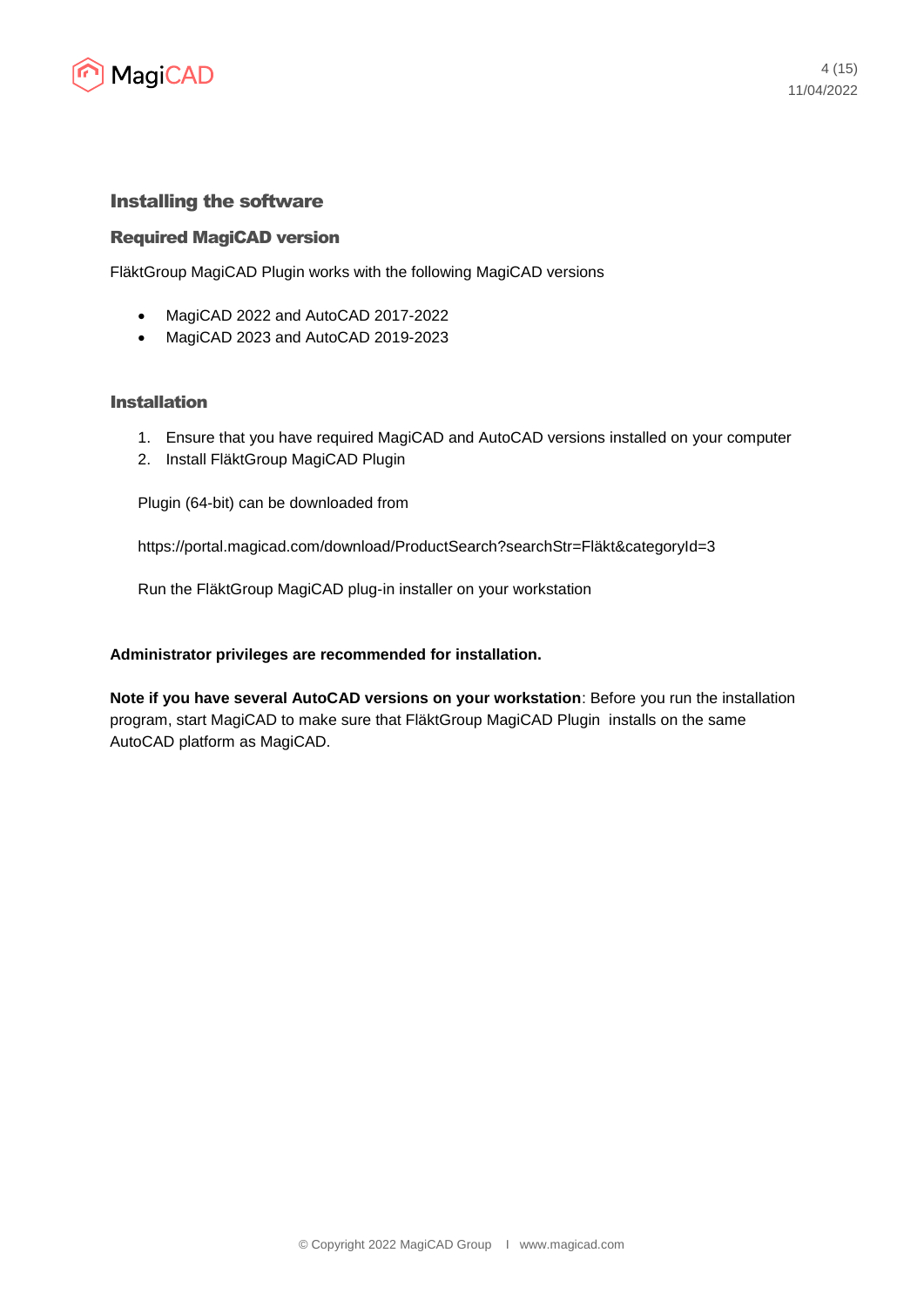

## Starting the program

Before you start using *FläktGroup MagiCAD Plugin*, start MagiCAD and open or create a new Ventilation & Piping project.

In case where toolbar or ribbon panel button is not visible in AutoCAD after installation run **CUILOAD** or **MENULOAD** in AutoCAD, and browse the customization file from the directory where you installed the program (by default, the directory is *C:\Program Files\FlaktGroup\FlaktGroup MagiCAD plugin*).

| Load/Unload Customizations                                                                                                                                    | ×              |
|---------------------------------------------------------------------------------------------------------------------------------------------------------------|----------------|
| Loaded Customization Groups:<br>AUTODESKSEEK<br><b>CUSTOM</b><br><b>EXPRESS</b><br>FLAKTWOODSMC<br><b>IMPRESSION</b><br>MAGICAD<br><b>MAGICIRCUITDESIGNER</b> | Unload         |
| File Name:<br>Voods MagiCAD connection\FlaktwoodsMC.cuix                                                                                                      | Load<br>Browse |
|                                                                                                                                                               | Close<br>Help  |

When you select Load, FläktGroup toolbar and ribbon panel button appears on the AutoCAD.

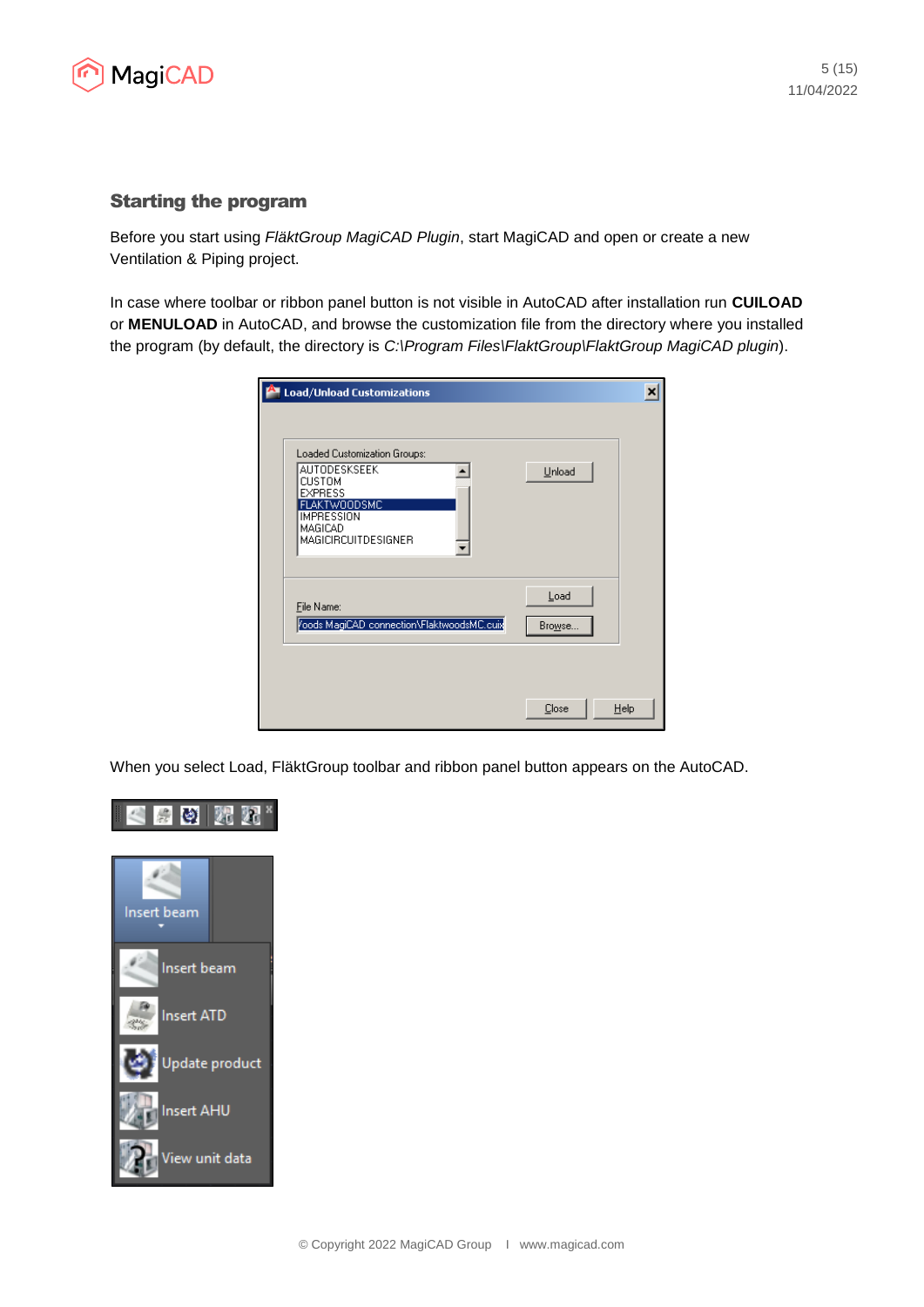

#### *Information for the network administrators*:

*Plugin requires connection to FläktGroup web site. EO.WebBrowser for .NET is used to browse to the web page.*

*Standard HTTP GET (TCP, default port 80 should be used) method is used to retrieve files from the server. GET response includes file (mime application/octet-stream). Your network firewall should allow such connections.*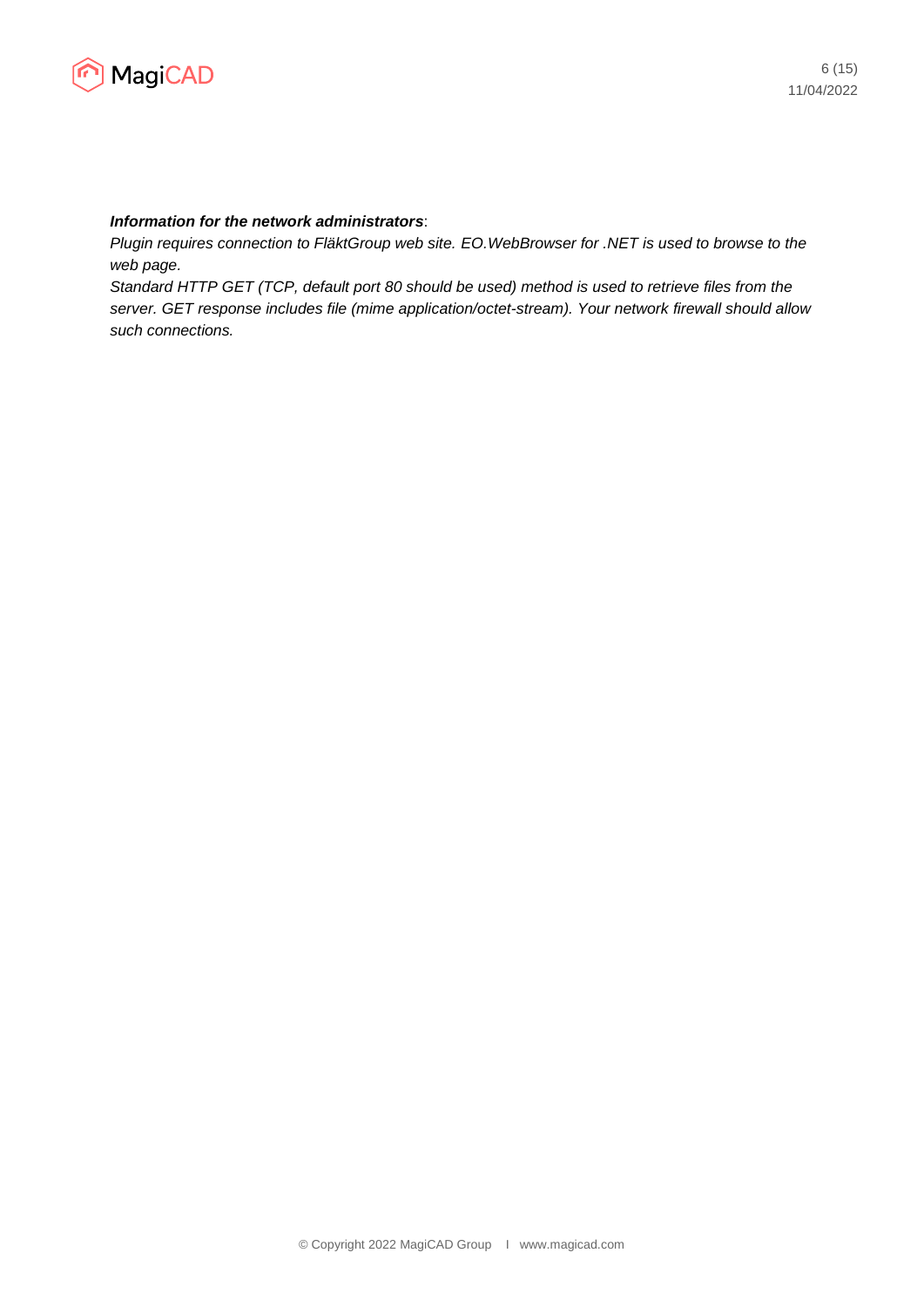

#### Inserting cooling beam

Select Insert beam button to start Select program. After Select has started, the right chilled beam can be selected from the page.

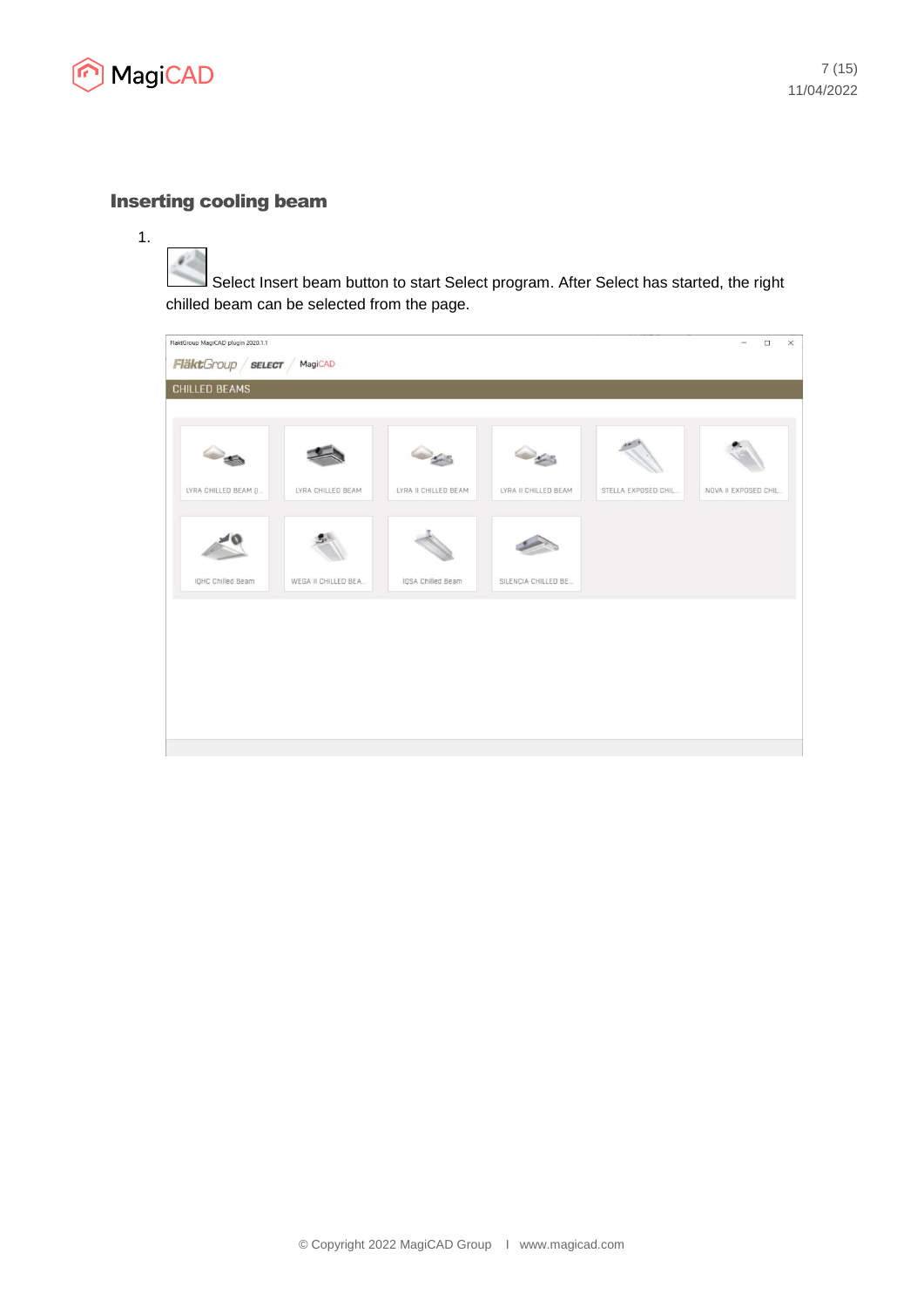

2. The appropriate product variant should be configured on Select Calculation –page.

| FlaktGroup MagiCAD plugin 2020.1.1       |                      |     |                    |                            |                  |       |  |  |  |
|------------------------------------------|----------------------|-----|--------------------|----------------------------|------------------|-------|--|--|--|
| <b>Fläkt</b> Group <b>select</b> MagicAD |                      |     |                    |                            |                  |       |  |  |  |
| ← CHILLED BEAMS                          |                      |     |                    |                            |                  |       |  |  |  |
|                                          |                      |     |                    |                            |                  |       |  |  |  |
|                                          |                      |     |                    |                            |                  |       |  |  |  |
| <b>SECOND LYRA II CHILLED</b>            |                      |     |                    |                            |                  |       |  |  |  |
| <b>BEAM</b>                              |                      |     | <b>■ Calculate</b> | <b>B</b> Export to Magicad |                  |       |  |  |  |
|                                          | IQCC-060-16-1-04-0_R |     |                    |                            |                  |       |  |  |  |
| <b>PROPERTIES</b>                        |                      | ø   | <b>RESULT</b>      | <b>DESCRIPTION</b>         | <b>DOCUMENTS</b> |       |  |  |  |
| Length:                                  | 60 cm / 2 feet       |     |                    |                            | 楽                |       |  |  |  |
| Nozzle settings                          | 26                   | ۰.  | Power              |                            | 614              | W     |  |  |  |
| Connection diameter:                     | 125                  | ۰.  | Coil power         |                            | 452              | W     |  |  |  |
| PI Function:                             | Without              | ۷.  |                    | Supply air power           | 162              | W     |  |  |  |
| ADVANCED PRODUCT PROPERTIES              |                      |     |                    | Power (all units)          | 614              | W     |  |  |  |
| <b>PARAMETERS</b>                        |                      |     |                    | Sound Lp10A dBA            | 22               | dB(A) |  |  |  |
| Number of units <sup>6</sup>             | $\mathbf{1}$         |     | Air flow           |                            | 30               | 1/s   |  |  |  |
| Air flow                                 |                      |     |                    | Air flow (all units)       | 30               | 1/s   |  |  |  |
|                                          |                      |     |                    | Total air pressure drop    | 59               | Pa    |  |  |  |
| Air flow <sup>®</sup>                    | 杂<br>30              | 1/s |                    | Outlet water temp          | 16.2             | ۰c    |  |  |  |
| Air flow (all units)                     | 30                   | 1/s |                    | Throw length LO2           | 2.2              | m     |  |  |  |
|                                          |                      |     |                    | Water pressure drop        | 5.2              | kPa   |  |  |  |
| Water flow                               |                      |     | ADDITIONAL RESULT  |                            |                  |       |  |  |  |
| Inlet water temp <sup>O</sup>            | 14                   | ۰C  |                    |                            |                  |       |  |  |  |
| Inlet water flow $\boldsymbol{\Theta}$   | 0.05                 | 1/s |                    |                            |                  |       |  |  |  |
| Ceiling temp <sup>O</sup>                | 24.5                 | °€  |                    |                            |                  |       |  |  |  |
|                                          |                      | ۰C  |                    |                            |                  |       |  |  |  |

- 3. Export to MagiCAD -button is enabled if product is possible to transfer to MagiCAD.
- 4. Before product is inserted to MagiCAD drawing/project, user is asked to give user code for the product.

|           | FlaktGroup MagiCAD plugin 2018.6.1<br>$\frac{1}{2}$ |  |
|-----------|-----------------------------------------------------|--|
| User code | FLAK <sub>5</sub><br>Cancel<br>ОК                   |  |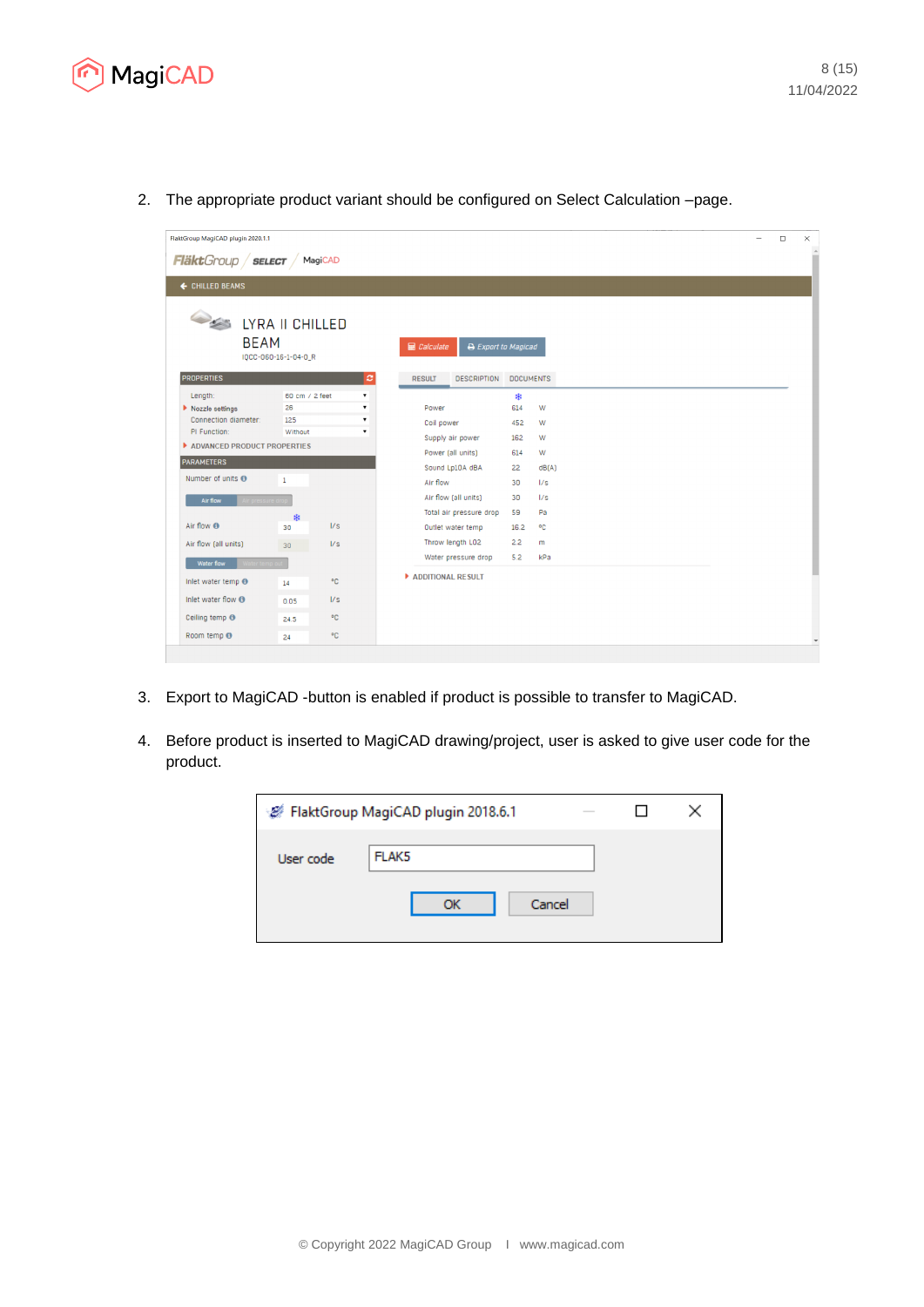

5. After this user needs to select the right systems for the product.

| Select - Cooling beam systems |    |        |
|-------------------------------|----|--------|
| Air system                    |    |        |
| Heating system                |    |        |
| Cooling system                |    |        |
|                               | OK | Cancel |

6. Product is now exported to MagiCAD and user can continue working with MagiCAD. e.g connect it to duct system and view product properties.



| MagiCAD V&P - Install product                   |             |                 | $\overline{\mathbf{x}}$   |
|-------------------------------------------------|-------------|-----------------|---------------------------|
|                                                 |             | Fill data from: | G),                       |
| System:                                         | S1 Supply 1 |                 | G)                        |
| Status:                                         | Not defined |                 | $\overline{\mathbb{G}}_a$ |
| Description:                                    |             |                 |                           |
|                                                 |             |                 |                           |
| Height level in current floor coordinate system |             |                 |                           |
| Top level:                                      |             | 2600.0          | G,<br>mm                  |
| Connection level:                               |             | 2600.0          | G,<br>mm                  |
| Installation level:                             |             | 2600.0          | G)<br>mm                  |
| Bottom level:                                   |             | 2525.0          | G)<br>mm.                 |
| Liser variables<br>Lise/Var 1:                  |             |                 |                           |
| Lise/Var 2:                                     |             |                 |                           |
| Lise/Var 3:                                     |             |                 |                           |
| Lise/Var 4:                                     |             |                 |                           |
| Object Id                                       |             |                 |                           |
| Override                                        |             |                 |                           |
| Coordinate system                               |             |                 |                           |
| O Use current floor coordinate system           |             |                 |                           |
| Use absolute coordinate system                  |             |                 |                           |
|                                                 |             | <u>Ok</u>       |                           |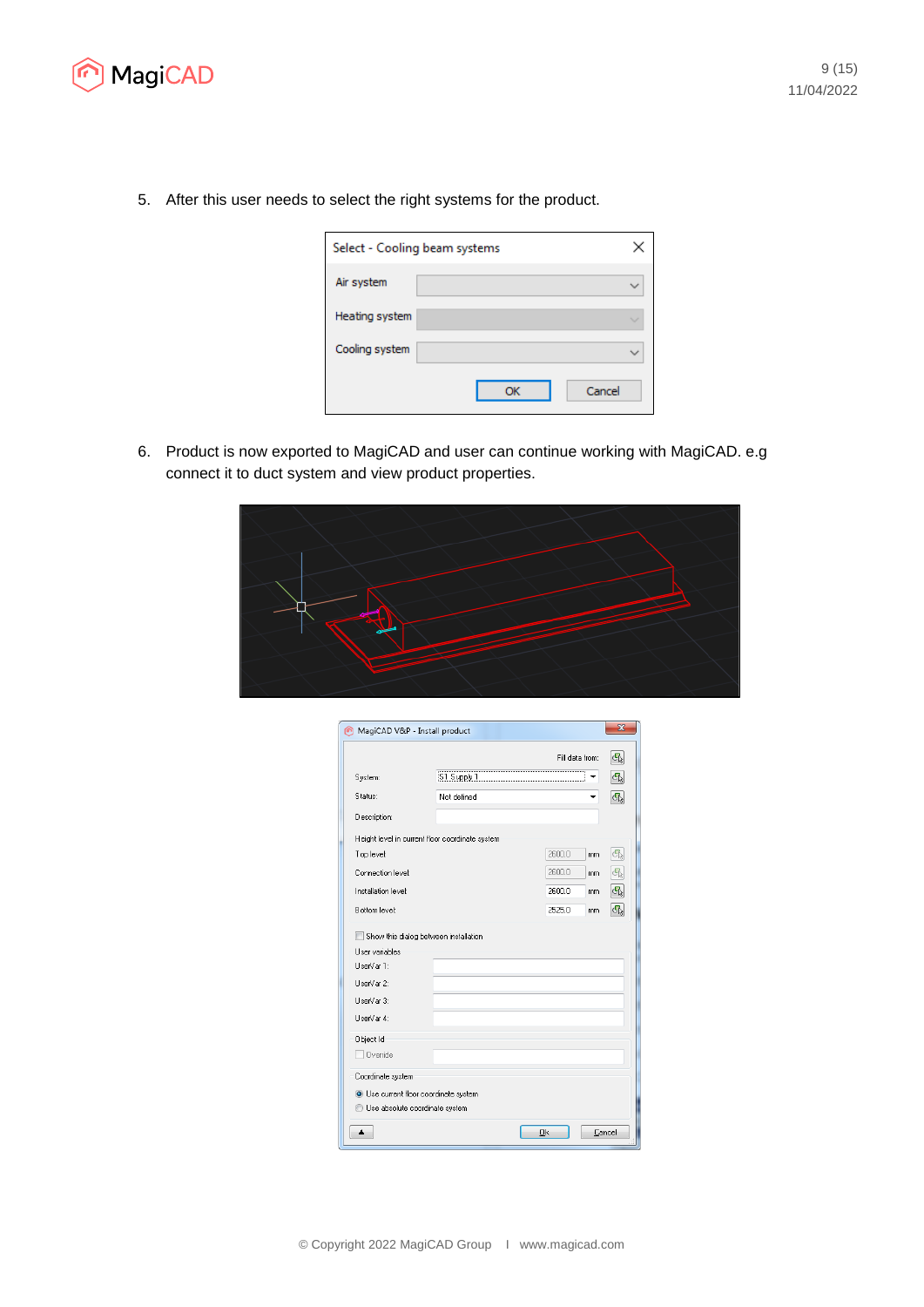

### Inserting air terminal device

Inserting air terminal device works similar to inserting beam.

Besides exported product variant, also other variants from the same product are exported so user can easily change e.g. size without exporting a new product.

## Updating Select product



- 1. Select Insert beam button to start updating product exported from Select to another product in Select.
- 2. Select product exported from Select.
- 3. Select starts.
- 4. Select new product which should replace selected product in MagiCAD.
- 5. Press Export to MagiCAD.
- 6. MagiCAD Find and Replace –dialog opens up.

| MagiCAD V&P - Find and Replace                | X                                             |
|-----------------------------------------------|-----------------------------------------------|
| Group                                         | Objects to Change                             |
| Ductwork<br>▼                                 | Supply air device                             |
| From                                          | To                                            |
| UserCode<br>Product                           | UserCode<br>Product                           |
| F34K<br><b>CTVB</b><br>▼                      | F222<br><b>CTVB</b>                           |
| CTVB-100<br>Size:<br>$\overline{\phantom{a}}$ | CTVB-160<br>$\overline{\mathcal{M}}$<br>Size: |
| $L$ [mm]:<br>$\overline{\phantom{a}}$         | $L$ [mm]:<br>$\overline{\phantom{a}}$         |
| Select data from existing part                | Select data from existing part                |
| Range                                         | Note                                          |
| √ Do not change connection pipes              |                                               |
| <b>O</b> Drawing                              |                                               |
| Select objects                                |                                               |
| System                                        |                                               |
| $\overline{\phantom{a}}$                      |                                               |
|                                               | 0k<br>Cancel                                  |

Select *Range* you want to make the update in.

7. By pressing Ok, requested product update will be done in the drawing.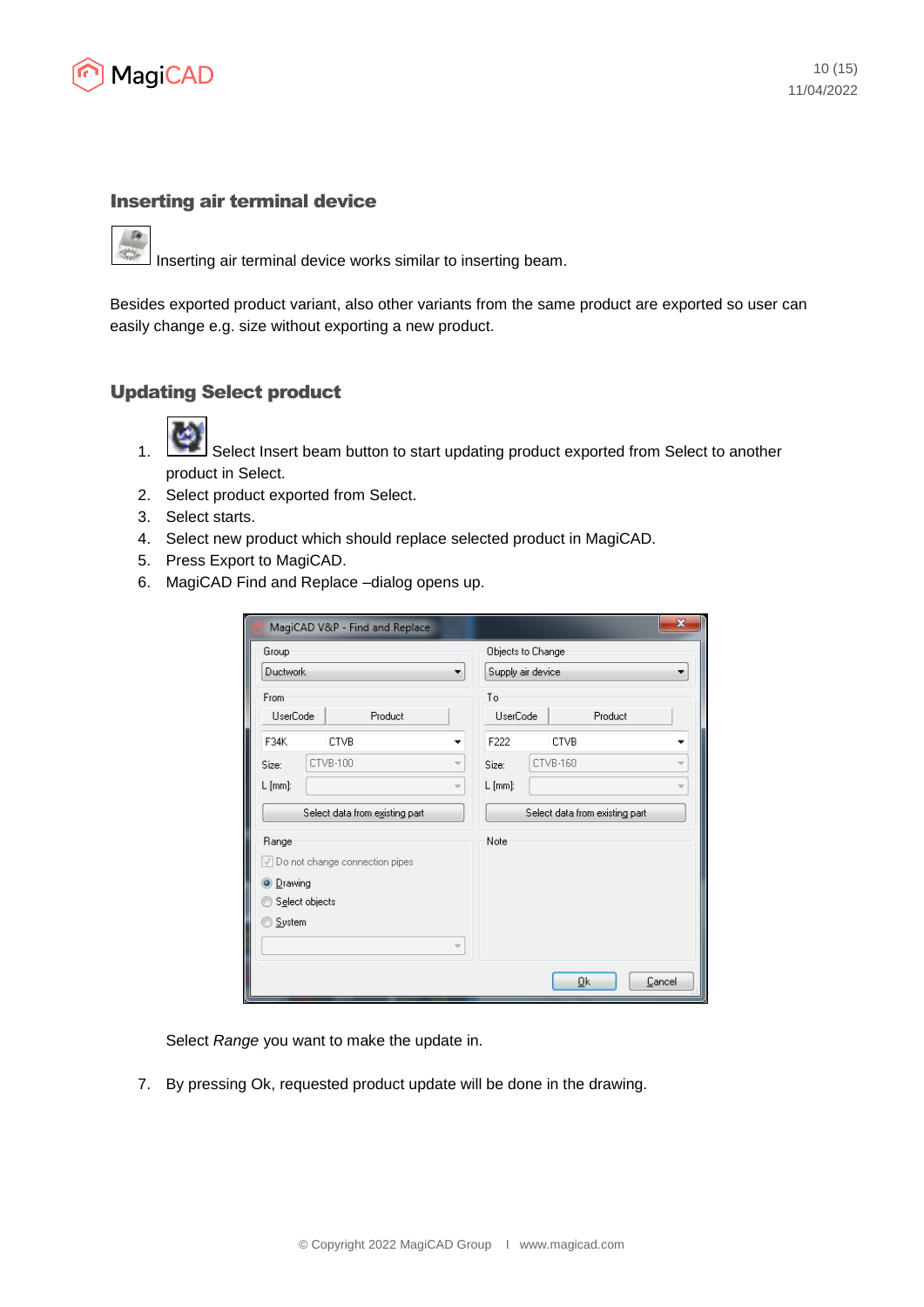

# Inserting air handling unit

1. Select button to start inserting FläktGroup air handling unit which is created in FläktGroup configurator (Acon) to MagiCAD. The following dialog opens up.

| FG Flakt Group MagiCAD plugin 2018.6.1 Insert air | $\times$ |
|---------------------------------------------------|----------|
| Insert air handling unit dxf-file from:           |          |
| $\bullet$ a local file                            |          |
| the web                                           |          |
| the Acon server                                   |          |
| 0K<br>Cancel                                      |          |

2. Insert air handling unit DXF file from a local file

Open DXF file which you have exported from FläktGroup configurator (Acon) selection program.

| > This PC > Local Disk (D:) > ExSelAirMC > RevitPlugIn > Res | Search Res<br>$\sim$ 0      | ٩            |
|--------------------------------------------------------------|-----------------------------|--------------|
| Organize v<br>New folder                                     | $\blacksquare$              | ◙<br>m       |
| $\wedge$<br><b>A</b> Quick access                            | No items match your search. |              |
| Progman Oy<br>畾                                              |                             |              |
| <b>This PC</b>                                               |                             |              |
| A360 Drive                                                   |                             |              |
| Desktop                                                      |                             |              |
| 兽<br>Documents                                               |                             |              |
| Downloads                                                    |                             |              |
| $M$ Music                                                    |                             |              |
| Pictures                                                     |                             |              |
| <b>Videos</b><br>R                                           |                             |              |
| Local Disk (C:)                                              |                             |              |
| Local Disk (D:)                                              |                             |              |
| Public (\\fileserv.progman) (M:)                             |                             |              |
| R Secure (\\fileserv.progman) (N:)                           |                             |              |
| ge documents (\\serv.progman) (O:)                           |                             |              |
| projects (\\serv.progman) (P:)                               |                             |              |
| File name:                                                   | DXF (*.dxf)<br>$\checkmark$ | $\checkmark$ |
|                                                              | Cancel<br>Open              |              |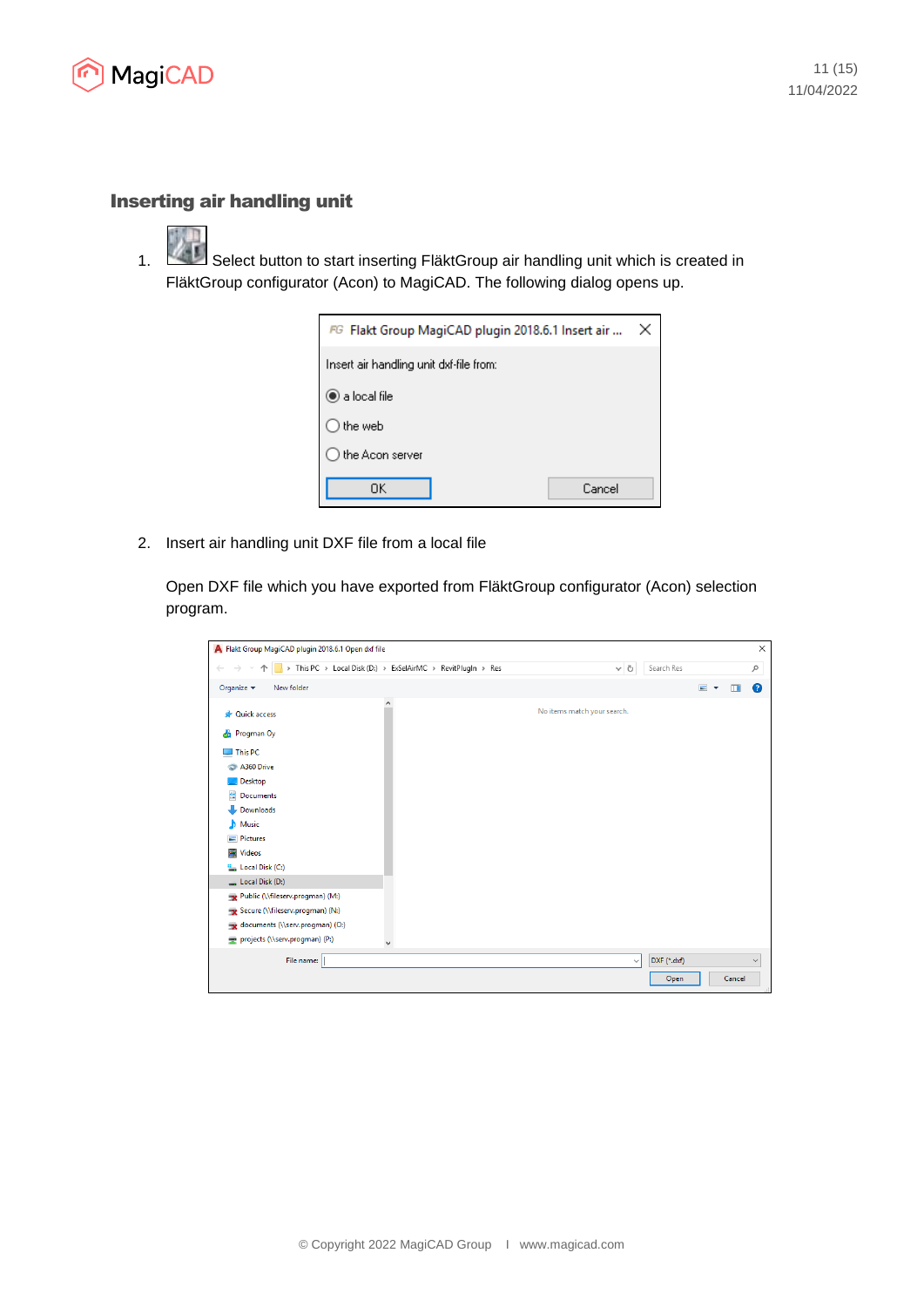

| Filter                 |             |                       |     |    |    |    |                        |                       |           |                  |           |              |
|------------------------|-------------|-----------------------|-----|----|----|----|------------------------|-----------------------|-----------|------------------|-----------|--------------|
|                        |             |                       |     |    |    |    |                        |                       |           |                  |           | Search       |
| Uid                    | Unit number | Unit name             |     |    |    |    |                        | Unit type             | Unit size | Permissions      | Number of |              |
|                        |             |                       |     |    |    |    |                        |                       |           |                  |           |              |
| <b>Block</b>           |             | Edit in Acon          |     |    |    |    |                        | Unit system           |           | S1 Supply 1      |           | $\checkmark$ |
|                        |             |                       |     |    |    |    |                        | Outdoor 1             |           | 01 Outdoor air 1 |           | $\checkmark$ |
|                        |             |                       |     |    |    |    |                        | Outdoor 2             |           |                  |           | $\checkmark$ |
|                        |             |                       |     |    |    |    |                        | Supply 1              |           | S1 Supply 1      |           | $\checkmark$ |
|                        |             |                       |     |    |    |    |                        | Supply 2              |           |                  |           | $\checkmark$ |
|                        |             |                       |     |    |    |    |                        | Extract 1             |           |                  |           |              |
|                        |             |                       |     |    |    |    |                        |                       |           | E1 Extract 1     |           | $\checkmark$ |
|                        |             |                       |     |    |    |    |                        | Extract 2             |           |                  |           | $\checkmark$ |
|                        |             | ö<br>$\mathbf{a}$     |     |    |    |    |                        | Exhaust 1             |           | EH1 Exhaust 1    |           | $\checkmark$ |
|                        |             |                       |     |    |    |    |                        | Exhaust 2             |           |                  |           | $\checkmark$ |
|                        |             |                       |     |    |    |    |                        | Heating               |           |                  |           | $\checkmark$ |
|                        |             |                       |     |    |    |    |                        | Cooling               |           |                  |           |              |
|                        |             |                       |     |    |    |    |                        | Layers                |           |                  |           |              |
| Unit type<br>Unit size | 32          | eQ, s/e air           |     |    |    |    | ٨                      | $\vee$ Unit           |           | FLECAD1          |           |              |
| octave band            | 63          | 250<br>125            | 500 | 1k | 2k | 4k | $\overline{\text{8k}}$ |                       |           |                  |           |              |
| To surroundings        | 63          | 60<br>$\overline{71}$ | 53  | 52 | 49 | 43 | 39 dB                  | $\sqrt{\ }$ Functions |           | FLECAD2          |           |              |
| Total                  | 63 dB(A)    | free text free text   |     |    |    |    |                        | $\sqrt{ }$ Symbols    |           | FLECAD3          |           |              |
| free text              |             |                       |     |    |    |    |                        |                       |           |                  |           |              |
|                        |             |                       |     |    |    |    |                        | $\vee$ Pipes          |           | FLECAD4          |           |              |

Before unit is added to MagiCAD, you can see unit information, select unit system and select air system for the duct (if there is more than one)

3. Inset air handling unit DXF file from the web. Give link address to field

| FG Flakt Group MagiCAD plugin 2018.6.1 Open from web |  |
|------------------------------------------------------|--|
| l Enter DXF file URL.                                |  |
| <copy address="" here="" http="" your=""></copy>     |  |
| ΟK<br>Cancel                                         |  |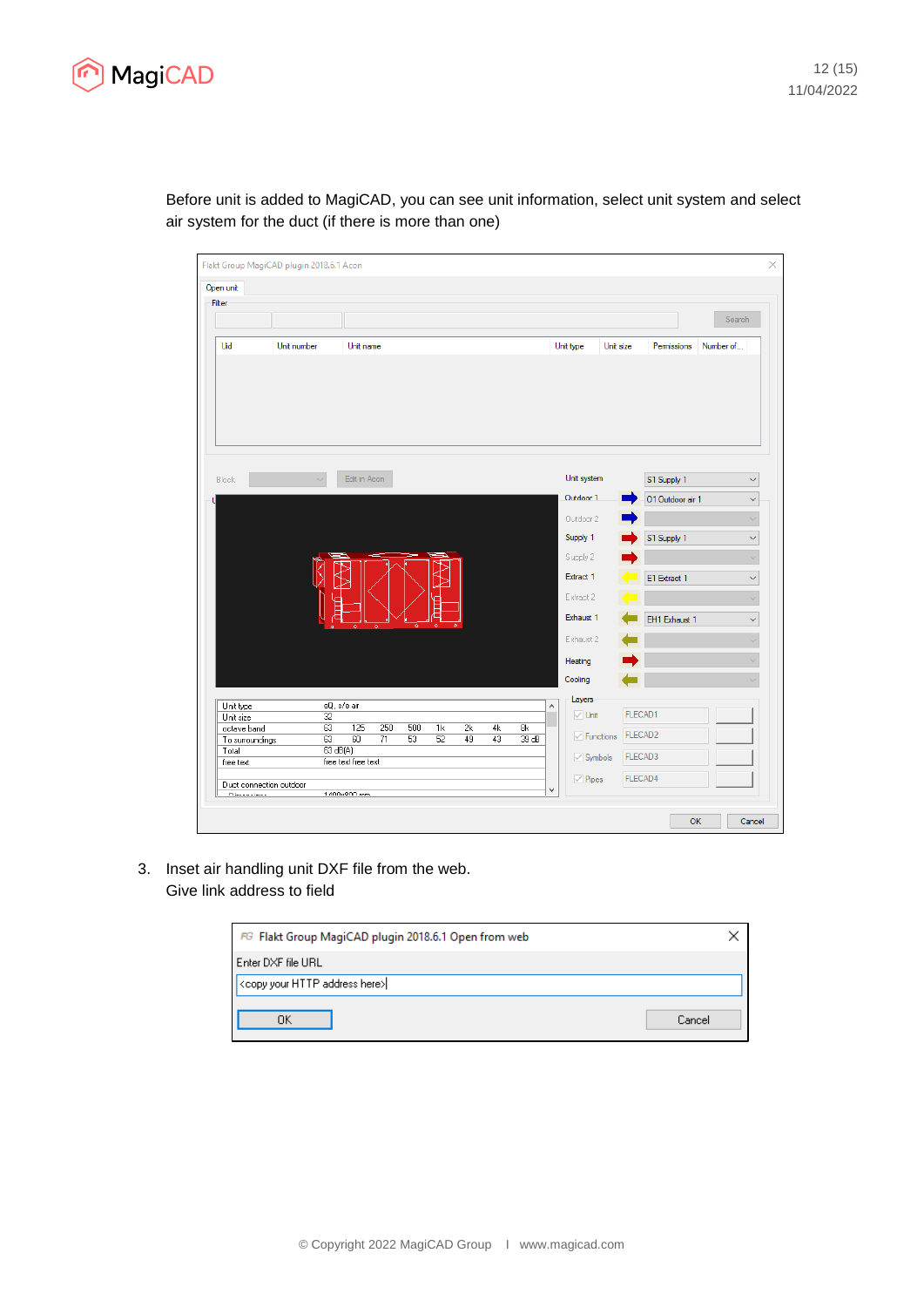

4. Inset air handling unit DXF file from the Acon server:

Give your user id and password (same than in FläktGroup configurator (Acon)) and log in.

You will see your project(s) in list. Select one project and move to "Open unit"-page

| Find project Open unit<br>Authentification |                                                     |                                                                                                                                                                              |
|--------------------------------------------|-----------------------------------------------------|------------------------------------------------------------------------------------------------------------------------------------------------------------------------------|
|                                            | Password<br>                                        | Remember password<br>Login                                                                                                                                                   |
|                                            |                                                     |                                                                                                                                                                              |
|                                            | $\bigcirc$ Internal projects<br>◯ External projects |                                                                                                                                                                              |
|                                            |                                                     | Search                                                                                                                                                                       |
| Project number                             | Project name                                        | Registered by                                                                                                                                                                |
|                                            | CrownAggregat                                       | progman2                                                                                                                                                                     |
|                                            | sb_test                                             | progman2                                                                                                                                                                     |
|                                            | sb_test                                             | progman2                                                                                                                                                                     |
|                                            | sb_test                                             | progman2                                                                                                                                                                     |
|                                            |                                                     | progman2                                                                                                                                                                     |
|                                            |                                                     | progman2                                                                                                                                                                     |
|                                            |                                                     | progman2                                                                                                                                                                     |
|                                            |                                                     | progman2                                                                                                                                                                     |
|                                            |                                                     | progman2                                                                                                                                                                     |
|                                            |                                                     | progman2                                                                                                                                                                     |
|                                            |                                                     | progman2                                                                                                                                                                     |
|                                            |                                                     | progman2                                                                                                                                                                     |
|                                            |                                                     | progman2                                                                                                                                                                     |
|                                            |                                                     | progman2                                                                                                                                                                     |
|                                            |                                                     |                                                                                                                                                                              |
|                                            |                                                     |                                                                                                                                                                              |
|                                            |                                                     |                                                                                                                                                                              |
|                                            |                                                     |                                                                                                                                                                              |
|                                            |                                                     |                                                                                                                                                                              |
|                                            |                                                     |                                                                                                                                                                              |
|                                            |                                                     |                                                                                                                                                                              |
|                                            |                                                     |                                                                                                                                                                              |
|                                            |                                                     |                                                                                                                                                                              |
|                                            |                                                     |                                                                                                                                                                              |
|                                            |                                                     |                                                                                                                                                                              |
|                                            |                                                     |                                                                                                                                                                              |
|                                            |                                                     |                                                                                                                                                                              |
|                                            |                                                     |                                                                                                                                                                              |
|                                            |                                                     |                                                                                                                                                                              |
|                                            | 333<br>333<br>1111111<br>232<br>1112222             | <add here="" id="" your=""><br/>● Your own projects<br/><b>JV</b><br/>JV<br/>test<br/><b>TPi AHU</b><br/><b>VM</b> test<br/>TI test<br/>13042016<br/>13042016<br/>test</add> |

Select unit. If there are duct components for the unit, you can choose those in block combo. The unit and air side systems have default values, change those if needed.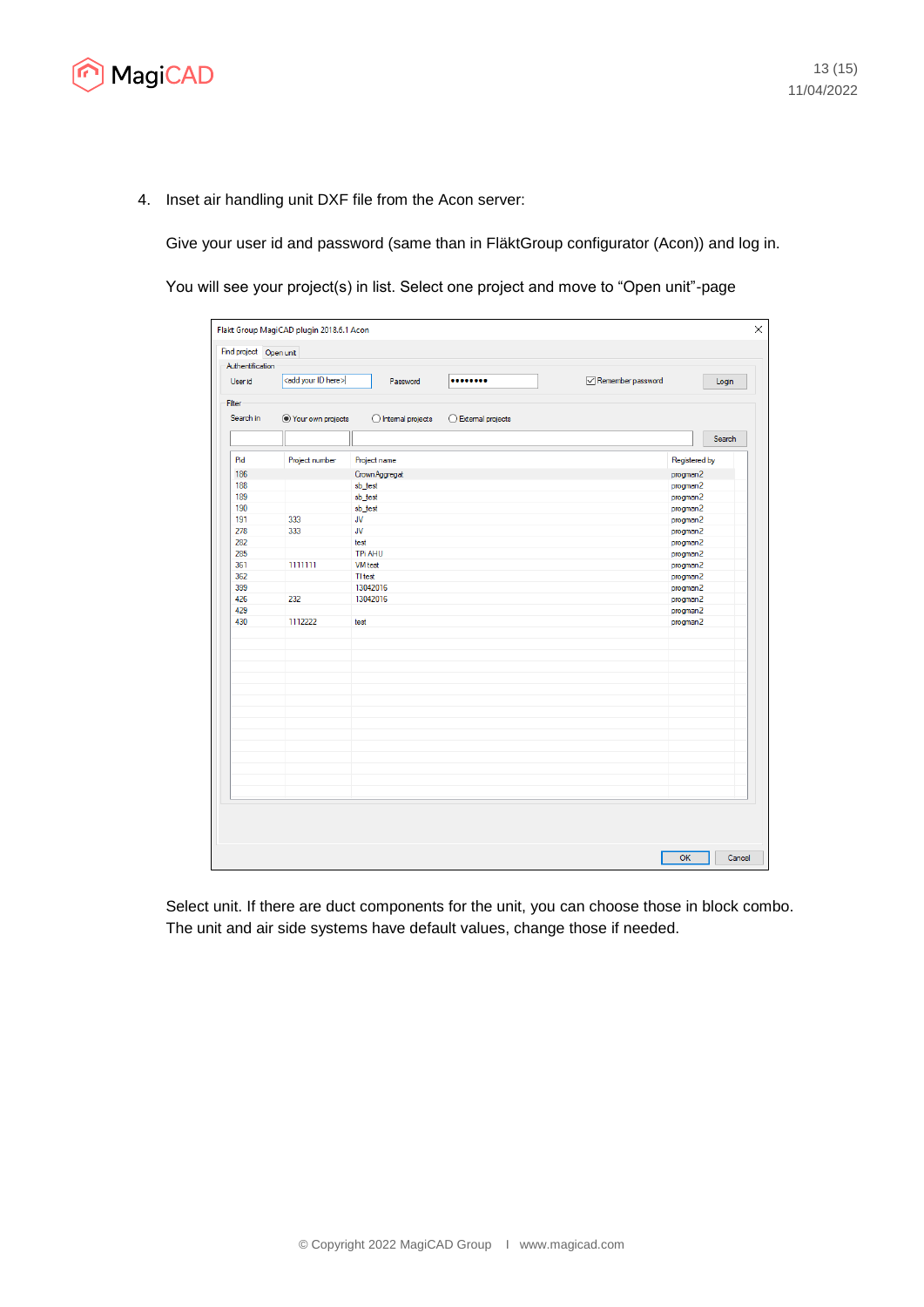

| Find project Open unit                          | Flakt Group MagiCAD plugin 2018.6.1 Acon |                     |                         |     |    |    |    |      |             |                           |                |                  |                |                              |
|-------------------------------------------------|------------------------------------------|---------------------|-------------------------|-----|----|----|----|------|-------------|---------------------------|----------------|------------------|----------------|------------------------------|
| Filter                                          |                                          |                     |                         |     |    |    |    |      |             |                           |                |                  |                |                              |
|                                                 |                                          |                     |                         |     |    |    |    |      |             |                           |                |                  | Search         |                              |
| Uid                                             | Unit number                              | Unit name           |                         |     |    |    |    |      |             | Unit type                 | Unit size      | Permissions      | Number of      | ∧                            |
| 81                                              |                                          |                     |                         |     |    |    |    |      |             | 032                       |                |                  | 6              |                              |
| 158                                             |                                          | EQ2 test            |                         |     |    |    |    |      |             | 008                       |                |                  | 1              |                              |
| 199                                             |                                          |                     |                         |     |    |    |    |      |             | 041                       |                |                  | $\overline{2}$ |                              |
| 258                                             |                                          |                     |                         |     |    |    |    |      |             | 032                       |                |                  | 1              |                              |
| 292                                             |                                          | wefr                |                         |     |    |    |    |      |             | 068                       |                |                  | 1              |                              |
| 294                                             |                                          |                     |                         |     |    |    |    |      |             | 068                       |                |                  | 1              |                              |
| 298                                             |                                          |                     | <b>Test THomas EQTL</b> |     |    |    |    |      |             | 050                       |                |                  | 1              |                              |
| 221                                             |                                          | amaal               |                         |     |    |    |    |      |             | 0.41                      |                |                  | ٠              | ٧                            |
| <b>Block</b><br>$\mathbf{1}$                    | $\checkmark$                             | Edit in Acon        |                         |     |    |    |    |      | Unit system |                           |                | S1 Supply 1      |                | $\checkmark$                 |
|                                                 |                                          |                     |                         |     |    |    |    |      |             | Outdoor 1                 |                | O1 Outdoor air 1 |                |                              |
|                                                 |                                          |                     |                         |     |    |    |    |      |             | Outdoor 2                 |                |                  |                | $\checkmark$<br>$\checkmark$ |
|                                                 |                                          |                     |                         |     |    |    |    |      |             |                           |                |                  |                |                              |
|                                                 |                                          |                     |                         |     |    |    |    |      |             | Supply 1                  |                | S1 Supply 1      |                | $\checkmark$                 |
|                                                 |                                          |                     |                         |     |    |    |    |      |             | Supply 2                  |                |                  |                | $\checkmark$                 |
|                                                 |                                          |                     |                         |     |    |    |    |      |             | Extract 1                 |                | E1 Extract 1     |                | $\checkmark$                 |
|                                                 |                                          |                     |                         |     |    |    |    |      |             | Extract 2                 |                |                  |                | $\vee$                       |
|                                                 |                                          |                     | ۰                       |     |    |    |    |      |             | Exhaust 1                 |                | EH1 Exhaust 1    |                | $\checkmark$                 |
|                                                 |                                          |                     |                         |     |    |    |    |      |             | Exhaust 2                 |                |                  |                |                              |
|                                                 |                                          |                     |                         |     |    |    |    |      |             | Heating                   |                |                  |                |                              |
|                                                 |                                          |                     |                         |     |    |    |    |      |             | Cooling                   |                |                  |                |                              |
| Unit type                                       |                                          | eQ, s/e air         |                         |     |    |    |    |      | ٨           | Layers                    |                |                  |                |                              |
| Unit size                                       | 32                                       |                     |                         |     |    |    |    |      |             | $\vee$ Unit               | <b>FLECAD1</b> |                  |                |                              |
| octave band                                     | 63                                       | 125                 | 250                     | 500 | 1k | 2k | 4k | 8k   |             |                           |                |                  |                |                              |
| To surroundings                                 | 63                                       | 60                  | 71                      | 53  | 52 | 49 | 43 | 39dB |             | $\triangledown$ Functions | <b>FLECAD2</b> |                  |                |                              |
| Total                                           |                                          | 63 dB(A)            |                         |     |    |    |    |      |             |                           |                |                  |                |                              |
| free text                                       |                                          | free text free text |                         |     |    |    |    |      |             | $\triangledown$ Symbols   | <b>FLECAD3</b> |                  |                |                              |
|                                                 |                                          |                     |                         |     |    |    |    |      |             | $\triangledown$ Pipes     | <b>FLECAD4</b> |                  |                |                              |
|                                                 |                                          |                     |                         |     |    |    |    |      |             |                           |                |                  |                |                              |
| Duct connection outdoor<br><b>Principal and</b> |                                          | 1.400-000 mm        |                         |     |    |    |    |      | ٧           |                           |                |                  |                |                              |